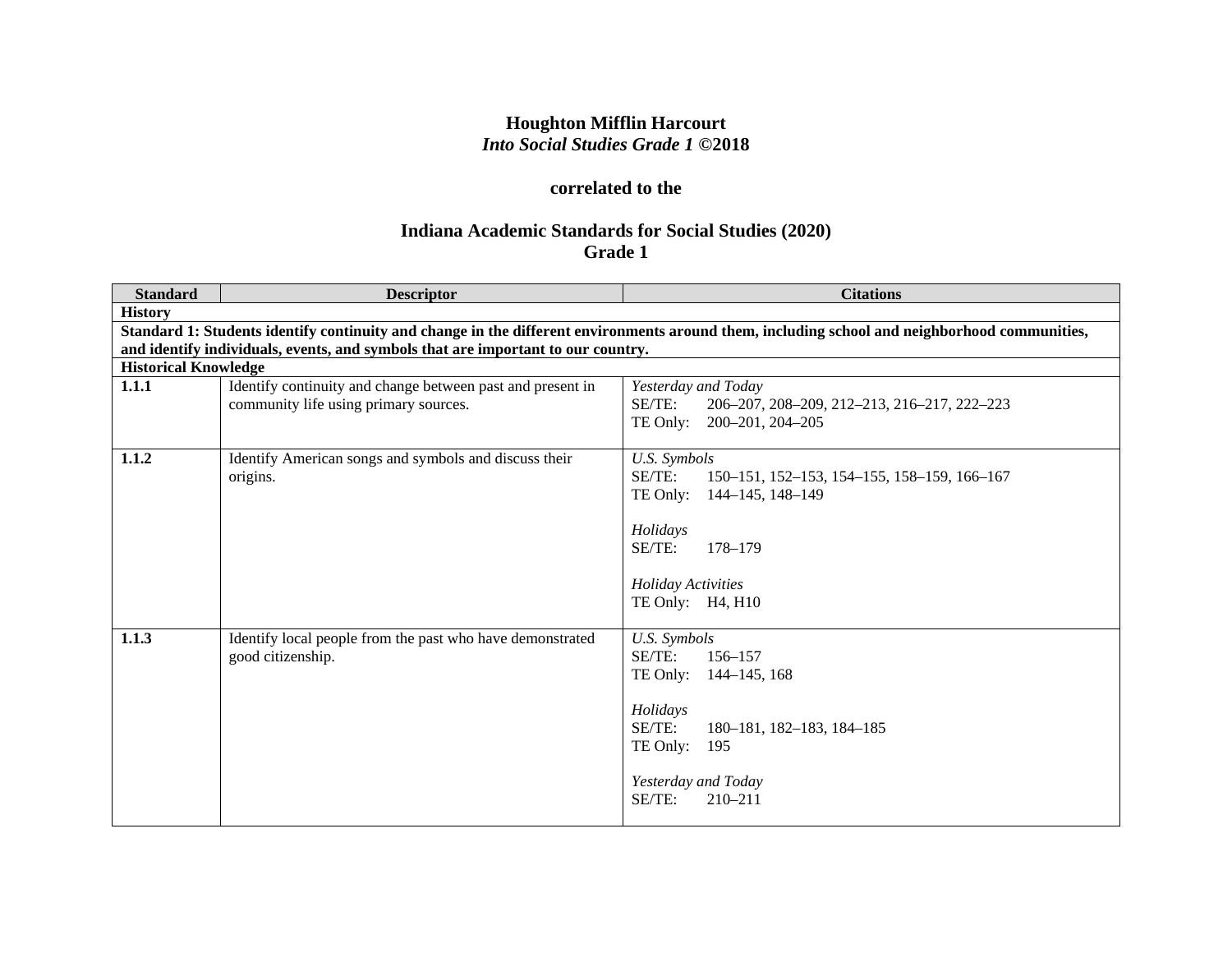| <b>Standard</b> | <b>Descriptor</b>                                                                                                   | <b>Citations</b>                                                               |
|-----------------|---------------------------------------------------------------------------------------------------------------------|--------------------------------------------------------------------------------|
|                 |                                                                                                                     | <b>Holiday Activities</b><br>TE Only: H8                                       |
|                 |                                                                                                                     |                                                                                |
| 1.1.4           | Identify people and events observed in national celebrations                                                        | U.S. Symbols                                                                   |
|                 | and holidays.                                                                                                       | TE Only: $163$                                                                 |
|                 |                                                                                                                     | Holidays                                                                       |
|                 |                                                                                                                     | SE/TE:<br>178-179, 180-181, 182-183, 184-185, 188-189, 190-191,<br>$192 - 193$ |
|                 |                                                                                                                     | TE Only: 172-173, 176-177, 196                                                 |
|                 |                                                                                                                     |                                                                                |
|                 |                                                                                                                     | <b>Holiday Activities</b><br>TE Only: H2, H3, H4, H5, H6, H7, H8, H9, H10, H11 |
|                 |                                                                                                                     |                                                                                |
|                 | Chronological Thinking, Historical Analysis and Interpretation, and Research                                        |                                                                                |
| 1.1.5           | Develop a simple timeline of important events in the<br>student's life.                                             | Yesterday and Today<br>SE/TE:<br>212-213, 220-221, 222-223                     |
|                 |                                                                                                                     | TE Only: 205                                                                   |
|                 |                                                                                                                     |                                                                                |
| 1.1.6           | Use the terms past and present; yesterday, today and<br>tomorrow; and next week and last week to sequentially order | Holidays<br>SE/TE:<br>183, 186-187, 188-189, 190-191                           |
|                 | events that have occurred in the school.                                                                            | TE Only: 173, 177                                                              |
|                 |                                                                                                                     |                                                                                |
|                 |                                                                                                                     | Yesterday and Today<br>SE/TE:<br>206-207, 208-209                              |
|                 |                                                                                                                     | TE Only: 200, 204, 223, 224                                                    |
|                 |                                                                                                                     |                                                                                |
| 1.1.7           | Explain how clocks and calendars are used to measure time.                                                          | Holidays<br>SE/TE:<br>180-181, 186-187, 194-195                                |
|                 |                                                                                                                     | TE Only: 176-177, 189                                                          |
| 1.1.8           | Distinguish between historical fact and fiction in American                                                         | Yesterday and Today                                                            |
|                 | folktales and legends that are part of American culture.                                                            | SE/TE:<br>212-213, 218-219                                                     |
|                 |                                                                                                                     | TE Only: 219                                                                   |
|                 |                                                                                                                     | The American People                                                            |
|                 |                                                                                                                     | SE/TE:<br>240-241, 242-243, 250-251                                            |
|                 |                                                                                                                     |                                                                                |
|                 |                                                                                                                     |                                                                                |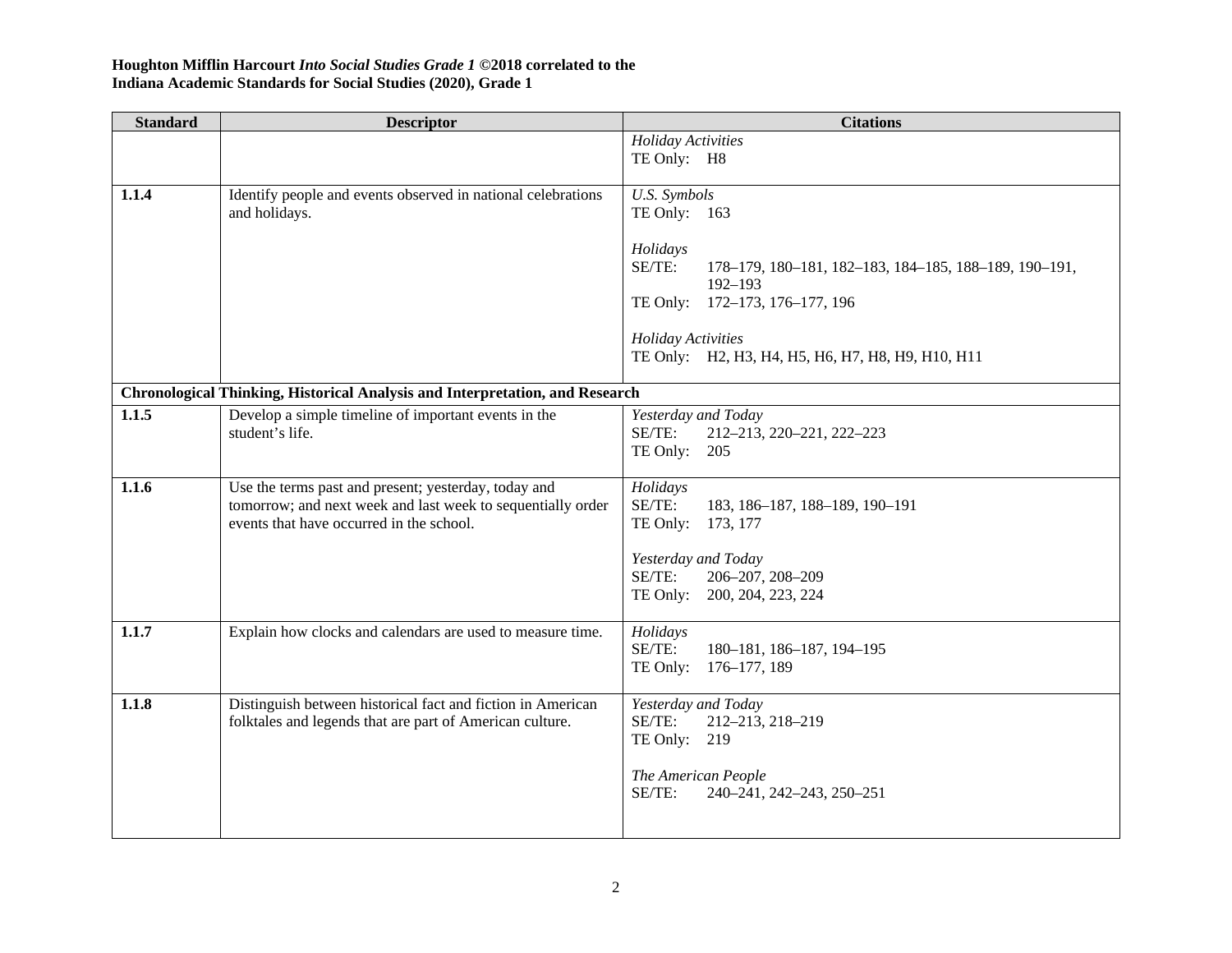| <b>Standard</b>                 | <b>Descriptor</b>                                                                                                                        | <b>Citations</b>                                                                                                                                                                      |  |
|---------------------------------|------------------------------------------------------------------------------------------------------------------------------------------|---------------------------------------------------------------------------------------------------------------------------------------------------------------------------------------|--|
| <b>Civics and Government</b>    |                                                                                                                                          |                                                                                                                                                                                       |  |
|                                 | Standard 2: Students explain the meaning of government; explain why rules and laws are needed in the school and community. They identify |                                                                                                                                                                                       |  |
|                                 | individual rights and responsibilities, and use a variety of sources to learn about the functions of government and roles of citizens    |                                                                                                                                                                                       |  |
| <b>Foundation of Government</b> |                                                                                                                                          |                                                                                                                                                                                       |  |
| 1.2.1                           | Identify rights that people have and identify the<br>responsibilities that accompany these rights.                                       | Rules and Laws<br>SE/TE:<br>$10-11$ , $14-15$ , $20-21$ , $22-23$ , $24-25$ , $26$ , $27$<br>TE Only: 4-5, 8-9, 28<br>Neighborhood Helpers<br>SE/TE:<br>$10-11, 50-51$<br>TE Only: 36 |  |
| <b>Functions of Government</b>  |                                                                                                                                          |                                                                                                                                                                                       |  |
| 1.2.2                           | Define and give examples of rules and laws in the school and<br>the community and explain the benefits of these rules and<br>laws.       | <b>Rules and Laws</b><br>SE/TE:<br>10-11, 14-15, 18-19, 20-21, 22-23, 24-25, 26, 27<br>TE Only: 5, 8,9<br>Neighborhood Helpers<br>SE/TE:<br>51, 55<br>Maps and Globes<br>TE Only: 70  |  |
| <b>Roles of Citizens</b>        |                                                                                                                                          |                                                                                                                                                                                       |  |
| 1.2.3                           | Describe ways that individual actions can contribute to the<br>common good of the classroom or community.                                | Rules and Laws<br>SE/TE:<br>12-13, 18-19, 20-21, 22-23, 24-25, 26, 27<br>TE Only: 17, 28<br>Neighborhood Helpers<br>SE/TE:<br>$10 - 11, 54$<br>TE Only: 36, 39, 45, 47, 49            |  |
| 1.2.4                           | Define what a citizen is and describe the characteristics of<br>good citizenship.                                                        | Rules and Laws<br>SE/TE:<br>10-11, 14-15, 18-19, 20-21, 22-23, 24-25, 26, 27<br>TE Only: 8, 9, 28<br>Neighborhood Helpers<br>TE Only: 37                                              |  |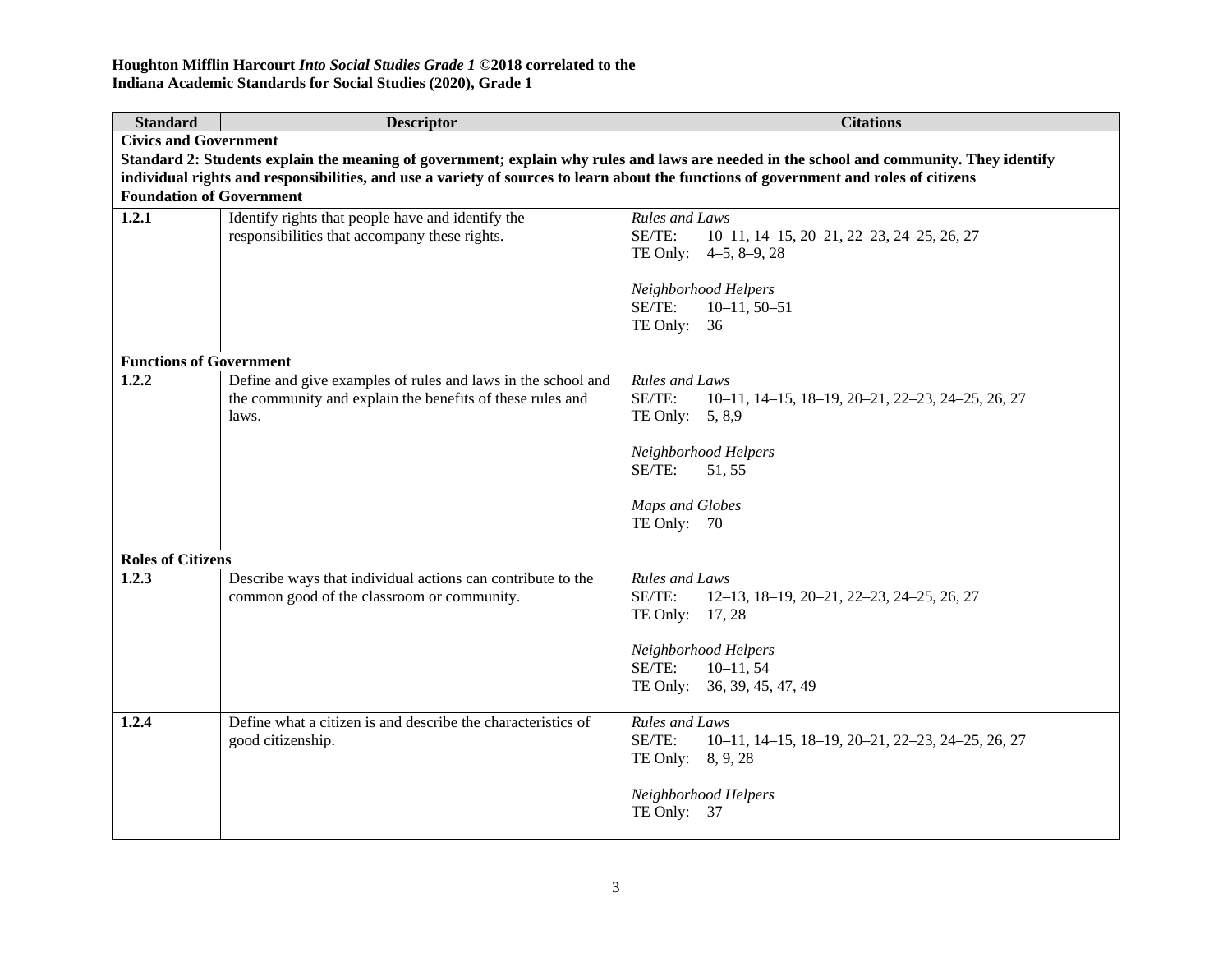| <b>Standard</b>               | <b>Descriptor</b>                                                                                            | <b>Citations</b>                                                                                                                                |
|-------------------------------|--------------------------------------------------------------------------------------------------------------|-------------------------------------------------------------------------------------------------------------------------------------------------|
|                               |                                                                                                              | Good and Services                                                                                                                               |
|                               |                                                                                                              | TE Only: 278                                                                                                                                    |
|                               |                                                                                                              |                                                                                                                                                 |
| 1.2.5                         | Repeat the Pledge of Allegiance and understand that it is a                                                  | U.S. Symbols                                                                                                                                    |
|                               | promise to be loyal to the United States.                                                                    | SE/TE:<br>150-151, 154-155, 166-167<br>TE Only: 144-145, 168                                                                                    |
|                               |                                                                                                              |                                                                                                                                                 |
| Geography                     |                                                                                                              |                                                                                                                                                 |
|                               |                                                                                                              | Standard 3: Students identify the basic elements of maps and globes and explain basic facts concerning the relationship of the sun to daily and |
|                               | seasonal weather. They identify selected geographic characteristics of their home, school, and neighborhood. |                                                                                                                                                 |
| <b>World in Spatial Terms</b> |                                                                                                              |                                                                                                                                                 |
| 1.3.1                         | Identify the cardinal directions (north, south, east, and west)                                              | Maps and Globes                                                                                                                                 |
|                               | on maps and globes and at the classroom/school.                                                              | SE/TE:<br>$76 - 77$                                                                                                                             |
|                               |                                                                                                              | TE Only: 61, 64, 65, 69, 77, 84                                                                                                                 |
| 1.3.2                         | Identify and describe continents, hemispheres, oceans, cities,                                               | Maps and Globes                                                                                                                                 |
|                               | and roads on maps and globes.                                                                                | SE/TE:<br>70-71, 78-79, 80-81, 82                                                                                                               |
|                               |                                                                                                              | TE Only: 64, 65, 75, 84                                                                                                                         |
|                               |                                                                                                              |                                                                                                                                                 |
|                               |                                                                                                              | Where We Live                                                                                                                                   |
|                               |                                                                                                              | SE/TE:<br>$108 - 109$                                                                                                                           |
|                               |                                                                                                              | TE Only: 99, 106                                                                                                                                |
|                               |                                                                                                              | Weather                                                                                                                                         |
|                               |                                                                                                              | TE Only: 124                                                                                                                                    |
|                               |                                                                                                              |                                                                                                                                                 |
|                               |                                                                                                              | U.S. Symbols                                                                                                                                    |
|                               |                                                                                                              | SE/TE:<br>158-159                                                                                                                               |
|                               |                                                                                                              |                                                                                                                                                 |
|                               |                                                                                                              | The American People                                                                                                                             |
|                               |                                                                                                              | SE/TE:<br>236-237                                                                                                                               |
| <b>Places and Regions</b>     |                                                                                                              |                                                                                                                                                 |
| 1.3.3                         | Identify and describe the relative locations of places in the                                                | Maps and Globes                                                                                                                                 |
|                               | school setting.                                                                                              | SE/TE:<br>$69, 82 - 83$                                                                                                                         |
|                               |                                                                                                              | TE Only: 64, 65, 68, 69, 77                                                                                                                     |
|                               |                                                                                                              |                                                                                                                                                 |
|                               |                                                                                                              | The American People                                                                                                                             |
|                               |                                                                                                              | TE Only: $233$                                                                                                                                  |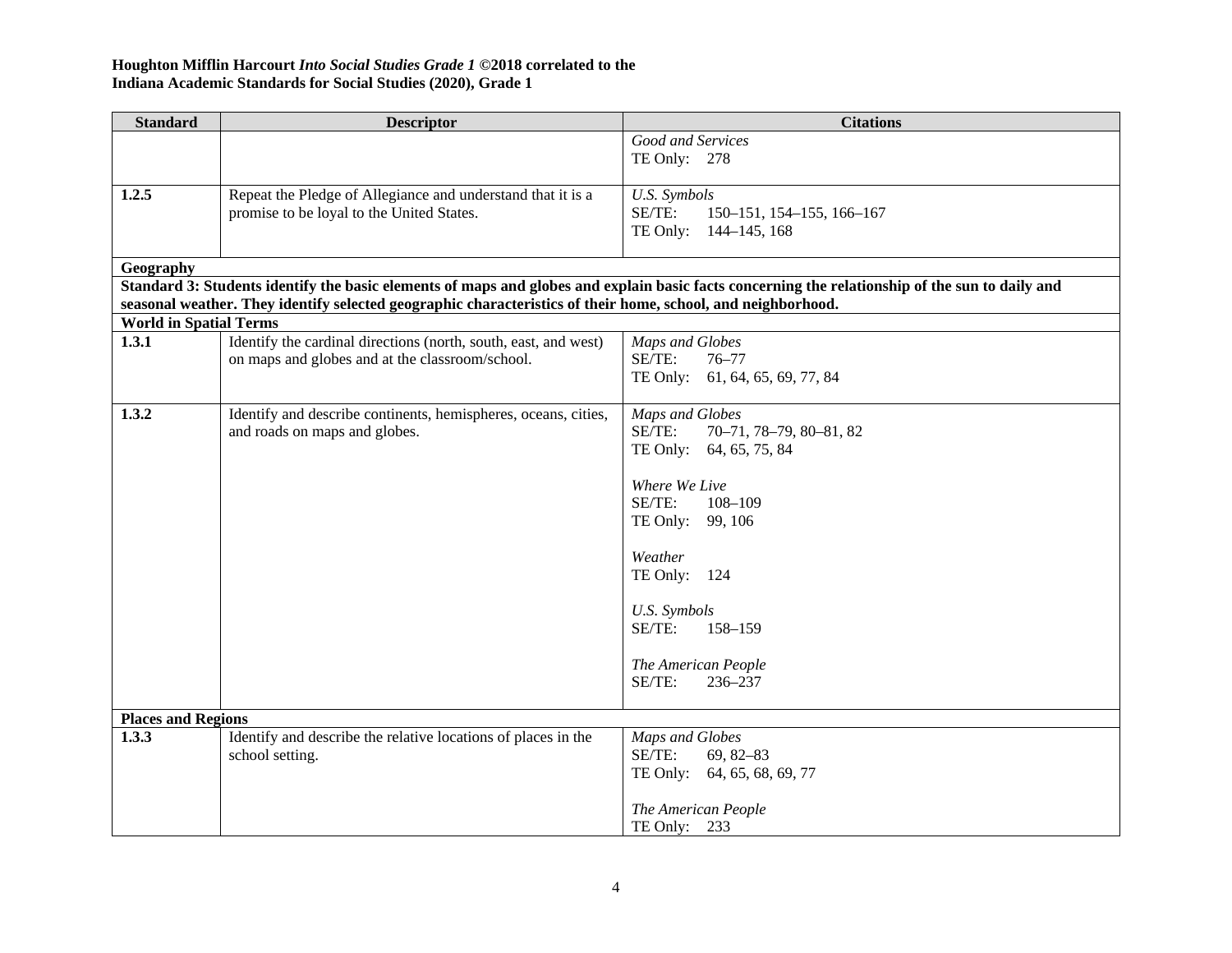| <b>Standard</b>                           | <b>Descriptor</b>                                                                                                                                                                             | <b>Citations</b>                                                                                                                                                                                                                                                   |
|-------------------------------------------|-----------------------------------------------------------------------------------------------------------------------------------------------------------------------------------------------|--------------------------------------------------------------------------------------------------------------------------------------------------------------------------------------------------------------------------------------------------------------------|
| 1.3.4<br><b>Physical Systems</b><br>1.3.5 | Identify and describe physical features* and human features*<br>of the local community including home, school, and<br>neighborhood.<br>Summarize weather patterns in the community, including | Rules and Laws<br>TE Only: 16<br>Neighborhood Helpers<br>TE Only: 44<br>Maps and Globes<br>SE/TE:<br>$82 - 83$<br>TE Only: 64, 65, 68<br>Where We Live<br>SE/TE:<br>$110 - 111$<br>Holidays<br>TE Only: 178<br>Goods and Services<br>TE Only: 260<br>Where We Live |
|                                           | temperature, precipitation, cloud cover and the amount of<br>sunlight during the different seasons of the year in relation to<br>the Earth/sun relationship.                                  | SE/TE:<br>110<br>TE Only: 112<br>Weather<br>SE/TE:<br>122-123, 124-125, 126-127, 128-129, 130-131, 132-133,<br>134-135, 136-137, 138-139<br>TE Only: 120-121<br>Yesterday and Today<br>SE/TE:<br>214-215                                                           |
| 1.3.6                                     | Explain the effect of seasonal change on plants, animals, and<br>people.                                                                                                                      | Where We Live<br>SE/TE:<br>$110 - 111$<br>TE Only: 112<br>Weather<br>SE/TE:<br>122-123, 126-127, 128-129, 130-131, 132-133, 134-135,<br>136-137, 138-139                                                                                                           |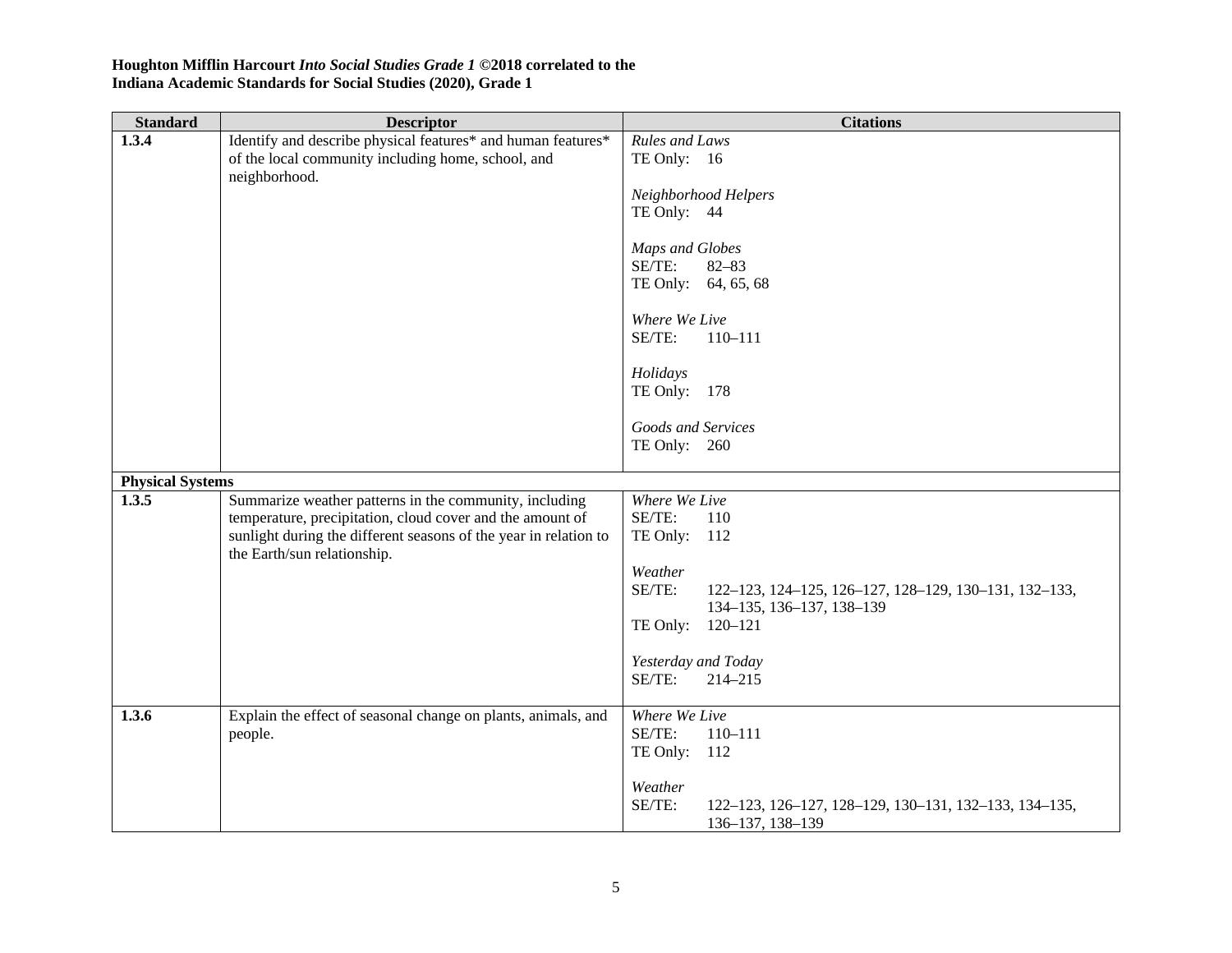| <b>Standard</b>                | <b>Descriptor</b>                                              | <b>Citations</b>                                      |
|--------------------------------|----------------------------------------------------------------|-------------------------------------------------------|
|                                |                                                                | TE Only: 120-121                                      |
|                                |                                                                |                                                       |
|                                |                                                                | Yesterday and Today<br>TE Only: 201                   |
|                                |                                                                |                                                       |
|                                |                                                                | The American People                                   |
|                                |                                                                | SE/TE:<br>$244 - 245$                                 |
|                                |                                                                | TE Only: 234                                          |
| <b>Human Systems</b>           |                                                                |                                                       |
| 1.3.7                          | Draw simple maps using symbols that show how space is          | Maps and Globes                                       |
|                                | used in familiar areas such as the classroom, the school, and  | SE/TE:<br>82, 83                                      |
|                                | the neighborhood.                                              | TE Only: 61                                           |
|                                |                                                                | Where We Live                                         |
|                                |                                                                | SE/TE:<br>$110 - 111$                                 |
|                                |                                                                |                                                       |
| 1.3.8                          | Compare cultural similarities and differences of various       | Neighborhood Helpers                                  |
|                                | ethnic and cultural groups found in Indiana such as family     | SE/TE:<br>$44 - 45$                                   |
|                                | traditions and customs, and traditional clothing and food.     | Where We Live                                         |
|                                |                                                                | SE/TE:<br>$108 - 109$                                 |
|                                |                                                                | TE Only: 112                                          |
|                                |                                                                |                                                       |
|                                |                                                                | Weather                                               |
|                                |                                                                | TE Only: 133                                          |
|                                |                                                                | Holidays                                              |
|                                |                                                                | SE/TE:<br>178-179, 188-189                            |
|                                |                                                                | TE Only: 176-177                                      |
|                                |                                                                |                                                       |
|                                |                                                                | The American People                                   |
|                                |                                                                | SE/TE:<br>240-241, 244-245, 246-247, 248-249, 250-251 |
|                                |                                                                | TE Only: 229, 232, 252                                |
| <b>Environment and Society</b> |                                                                |                                                       |
| 1.3.9                          | Give examples of natural resources found locally and           | Where We Live                                         |
|                                | describe how people in the school and community use these      | SE/TE:<br>$100-101$ , $102-103$ , $110-111$           |
|                                | resources and how they protect these resources for the future. | TE Only:<br>89, 112                                   |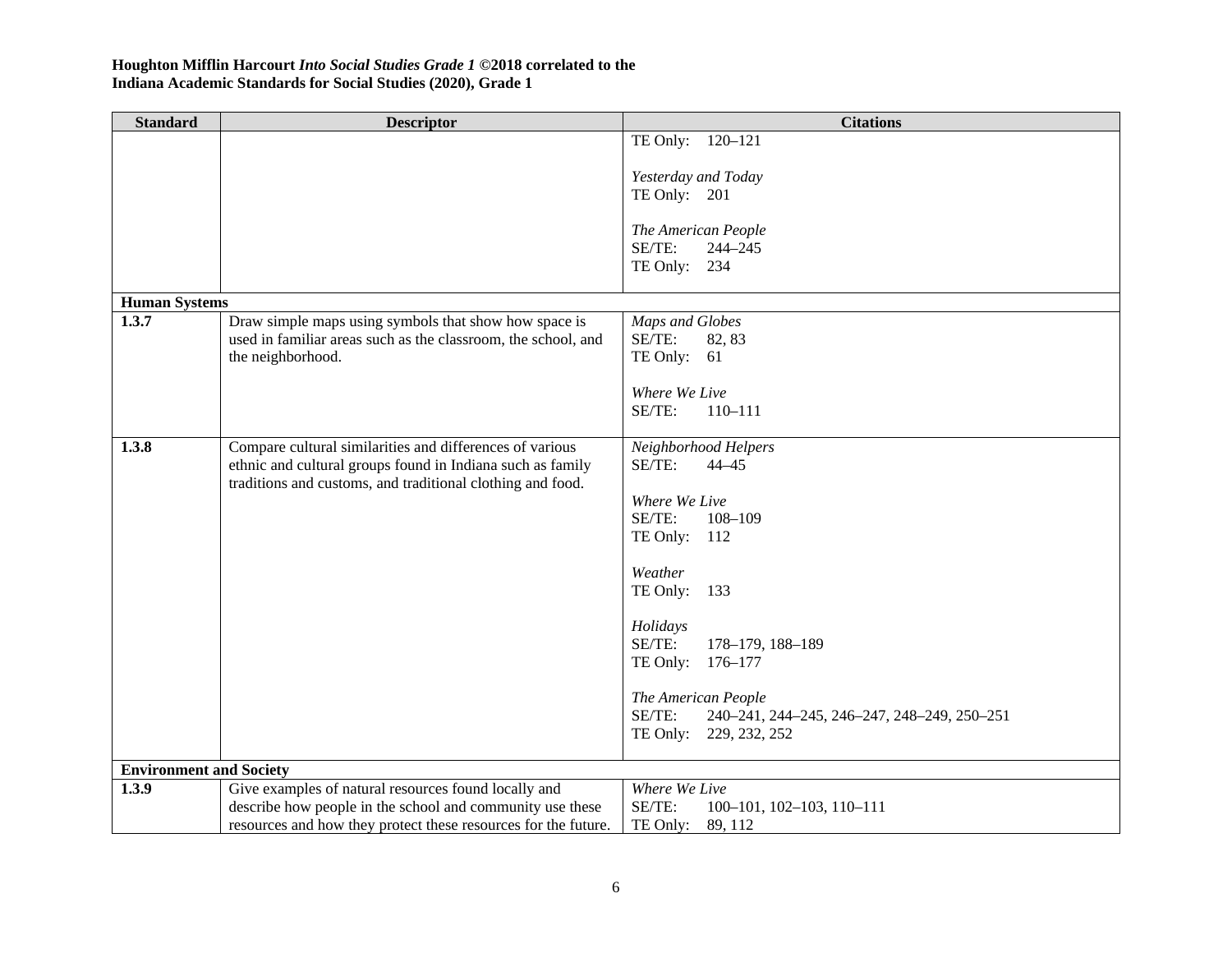| <b>Standard</b>  | <b>Descriptor</b>                                            | <b>Citations</b>                                                                                                                             |
|------------------|--------------------------------------------------------------|----------------------------------------------------------------------------------------------------------------------------------------------|
|                  |                                                              | The American People                                                                                                                          |
|                  |                                                              | SE/TE:<br>234-235                                                                                                                            |
|                  |                                                              | Goods and Services                                                                                                                           |
|                  |                                                              | SE/TE:<br>272-273                                                                                                                            |
| <b>Economics</b> |                                                              |                                                                                                                                              |
|                  |                                                              | Standard 4: Students explain how people in the school and community use goods and services and make choices as both producers and consumers. |
| 1.4.1            | Identify goods (tangible objects, such as food or toys, that | Neighborhood Helpers                                                                                                                         |
|                  | can satisfy people's wants) that people use.                 | SE/TE:<br>$44 - 45$                                                                                                                          |
|                  |                                                              |                                                                                                                                              |
|                  |                                                              | Maps and Globes<br>TE Only: 78                                                                                                               |
|                  |                                                              |                                                                                                                                              |
|                  |                                                              | Where We Live                                                                                                                                |
|                  |                                                              | SE/TE:<br>$108 - 109$                                                                                                                        |
|                  |                                                              | Goods and Services                                                                                                                           |
|                  |                                                              | SE/TE:<br>262-263, 264-265, 266, 270-271, 272-273, 274-275, 278-279                                                                          |
|                  |                                                              | TE Only: 260-261, 280                                                                                                                        |
|                  |                                                              |                                                                                                                                              |
|                  |                                                              | <b>Holiday Activities</b><br>TE Only: H2                                                                                                     |
|                  |                                                              |                                                                                                                                              |
| 1.4.2            | Identify services (actions that someone does for someone     | Neighborhood Helpers                                                                                                                         |
|                  | else) that people do for each other.                         | SE/TE:<br>38-39, 42-43, 44-45                                                                                                                |
|                  |                                                              | TE Only: 56                                                                                                                                  |
|                  |                                                              | Yesterday and Today                                                                                                                          |
|                  |                                                              | TE Only: 210                                                                                                                                 |
|                  |                                                              |                                                                                                                                              |
|                  |                                                              | Goods and Services<br>SE/TE:<br>262-263, 264-265, 267, 268-269, 272-273, 274-275, 278-279                                                    |
|                  |                                                              | TE Only: 260                                                                                                                                 |
|                  |                                                              |                                                                                                                                              |
|                  |                                                              | <b>Holiday Activities</b>                                                                                                                    |
|                  |                                                              | TE Only: H2                                                                                                                                  |